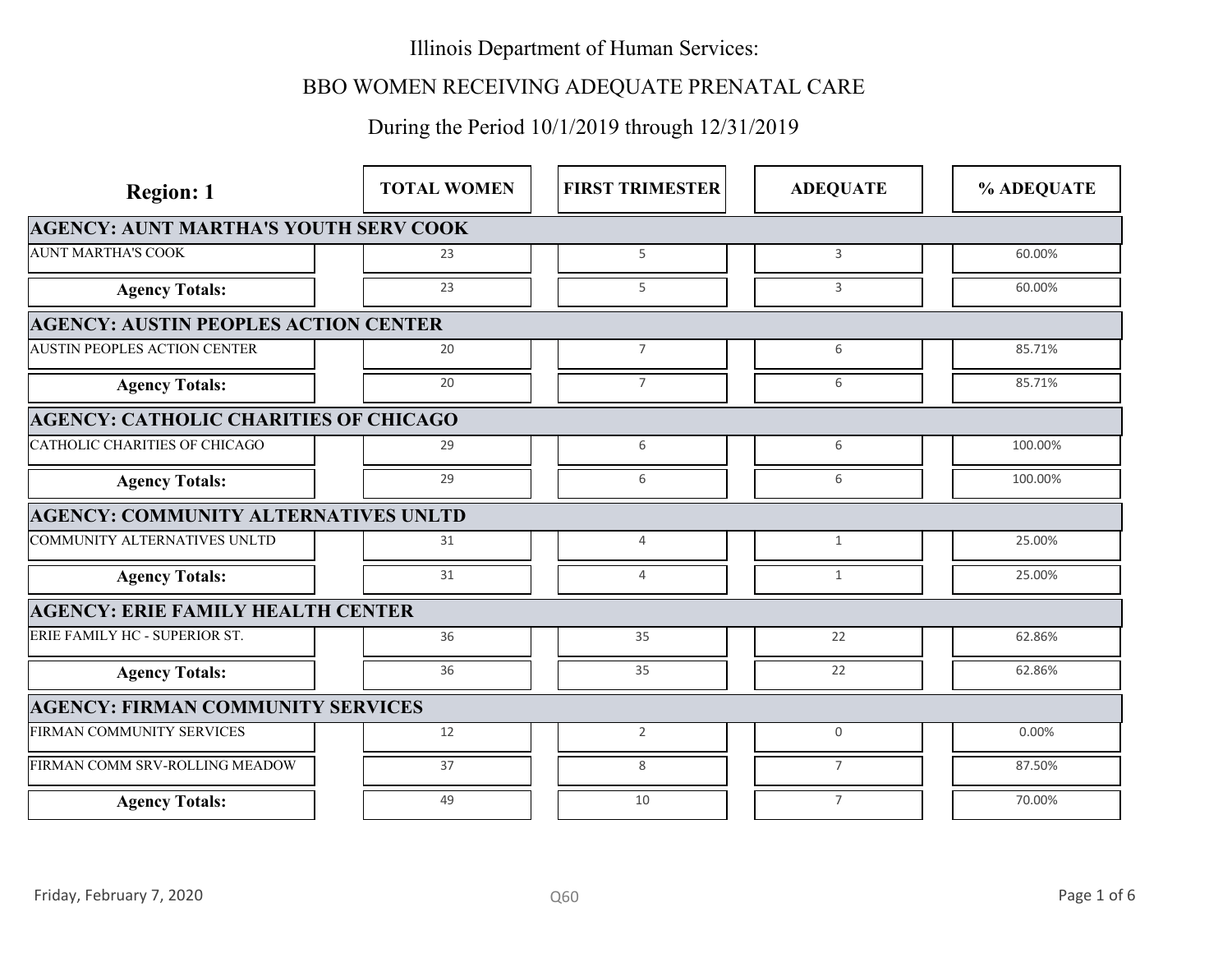# BBO WOMEN RECEIVING ADEQUATE PRENATAL CARE

| <b>Region: 1</b>                              | <b>TOTAL WOMEN</b> | <b>FIRST TRIMESTER</b> | <b>ADEQUATE</b> | % ADEQUATE         |  |
|-----------------------------------------------|--------------------|------------------------|-----------------|--------------------|--|
| <b>AGENCY: LAWNDALE CHRISTIAN HC</b>          |                    |                        |                 |                    |  |
| LAWNDALE CHRISTIAN HC                         | 41                 | 15                     | 9               | 60.00%             |  |
| <b>Agency Totals:</b>                         | 41                 | 15                     | 9               | 60.00%             |  |
| <b>AGENCY: NEAR NORTH HS - WINFIELD MOODY</b> |                    |                        |                 |                    |  |
| NEAR NORTH HS - KOSTNER                       | 18                 | 10                     | 10              | 100.00%<br>100.00% |  |
| <b>Agency Totals:</b>                         | $18\,$             | 10                     | 10              |                    |  |
| <b>AGENCY: SINAI COMMUNITY INSTITUE</b>       |                    |                        |                 |                    |  |
| SINAI CI-KLING                                | 39                 | 10                     | 8               | 80.00%             |  |
| <b>Agency Totals:</b>                         | 39                 | 10                     | 8               | 80.00%             |  |
| <b>Region Totals:</b>                         | 286                | 102                    | 72              | 70.59%             |  |
|                                               |                    |                        |                 |                    |  |
| Friday, February 7, 2020                      |                    | <b>Q60</b>             |                 | Page 2 of 6        |  |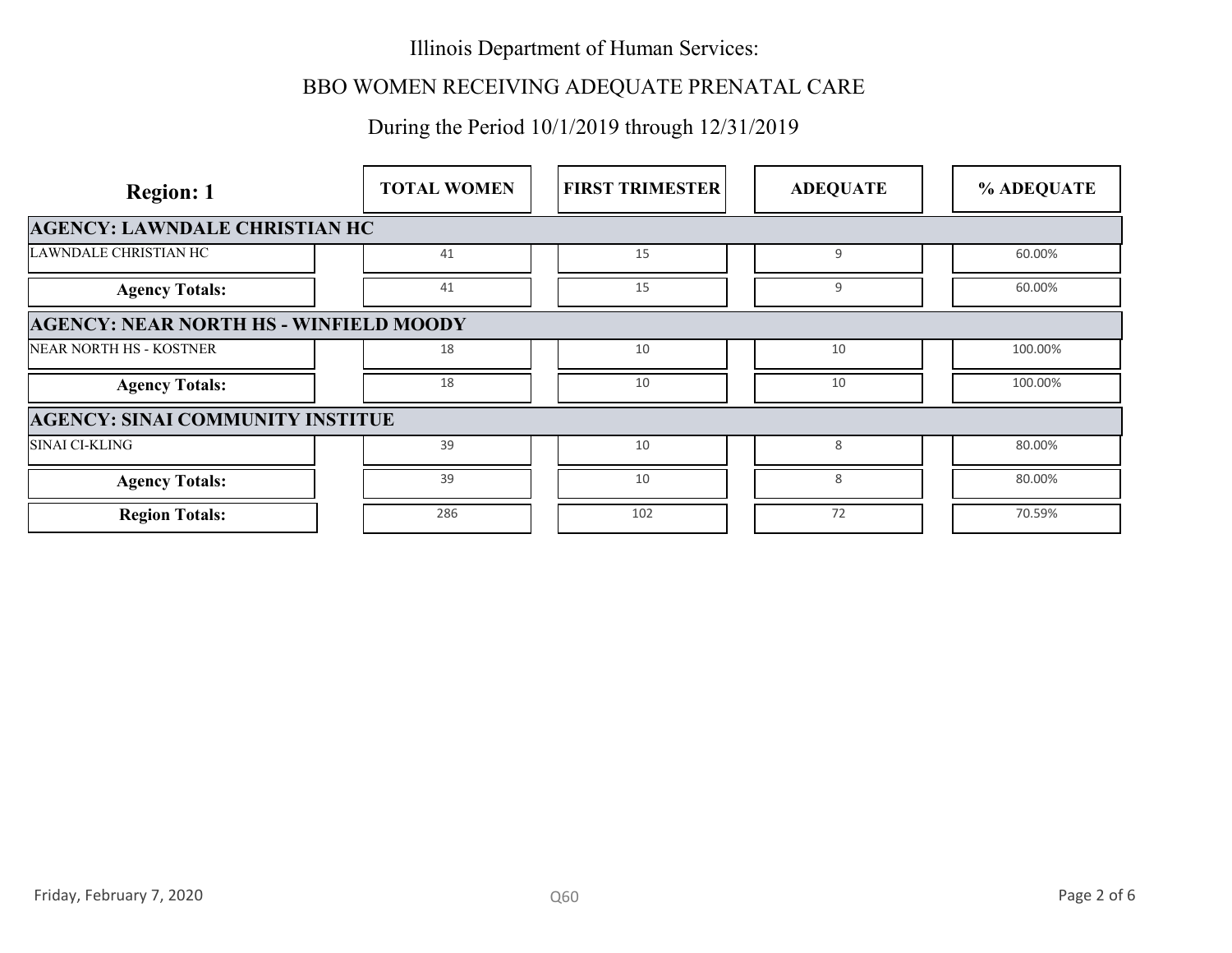# BBO WOMEN RECEIVING ADEQUATE PRENATAL CARE

| <b>Region: 2</b>                             | <b>TOTAL WOMEN</b> | <b>FIRST TRIMESTER</b> | <b>ADEQUATE</b> | % ADEQUATE  |  |
|----------------------------------------------|--------------------|------------------------|-----------------|-------------|--|
| <b>AGENCY: AUNT MARTHA'S YOUTH SERV KANE</b> |                    |                        |                 |             |  |
| <b>AUNT MARTHA'S AURORA</b>                  | $\mathbf{1}$       | $\overline{0}$         | $\mathbf 0$     | #Num!       |  |
| <b>Agency Totals:</b>                        | 1                  | $\mathbf 0$            | $\mathsf{O}$    | #Num!       |  |
| <b>AGENCY: DUPAGE CHD</b>                    |                    |                        |                 |             |  |
| <b>DUPAGE CHD - WHEATON</b>                  | 37                 | 20                     | 15              | 75.00%      |  |
| <b>Agency Totals:</b>                        | 37                 | 20                     | 15              | 75.00%      |  |
| <b>AGENCY: VNA FOX VALLEY</b>                |                    |                        |                 |             |  |
| <b>VNA FOX VALLEY - KANE</b>                 | $9\,$              | $\overline{3}$         | $\overline{2}$  | 66.67%      |  |
| <b>Agency Totals:</b>                        | 9                  | 3                      | $\overline{2}$  | 66.67%      |  |
| <b>AGENCY: WILL CHD</b>                      |                    |                        |                 |             |  |
| WILL CHD                                     | 30                 | 10                     | 9               | 90.00%      |  |
| <b>Agency Totals:</b>                        | $30\,$             | $10\,$                 | 9               | 90.00%      |  |
| <b>AGENCY: WINNEBAGO CHD</b>                 |                    |                        |                 |             |  |
| WINNEBAGO CHD                                | 18                 | 9                      | $7\overline{ }$ | 77.78%      |  |
| <b>Agency Totals:</b>                        | $18\,$             | 9                      | 7               | 77.78%      |  |
| <b>Region Totals:</b>                        | 95                 | 42                     | 33              | 78.57%      |  |
|                                              |                    |                        |                 |             |  |
|                                              |                    |                        |                 |             |  |
|                                              |                    |                        |                 |             |  |
|                                              |                    |                        |                 |             |  |
|                                              |                    |                        |                 |             |  |
| Friday, February 7, 2020                     |                    | Q60                    |                 | Page 3 of 6 |  |
|                                              |                    |                        |                 |             |  |
|                                              |                    |                        |                 |             |  |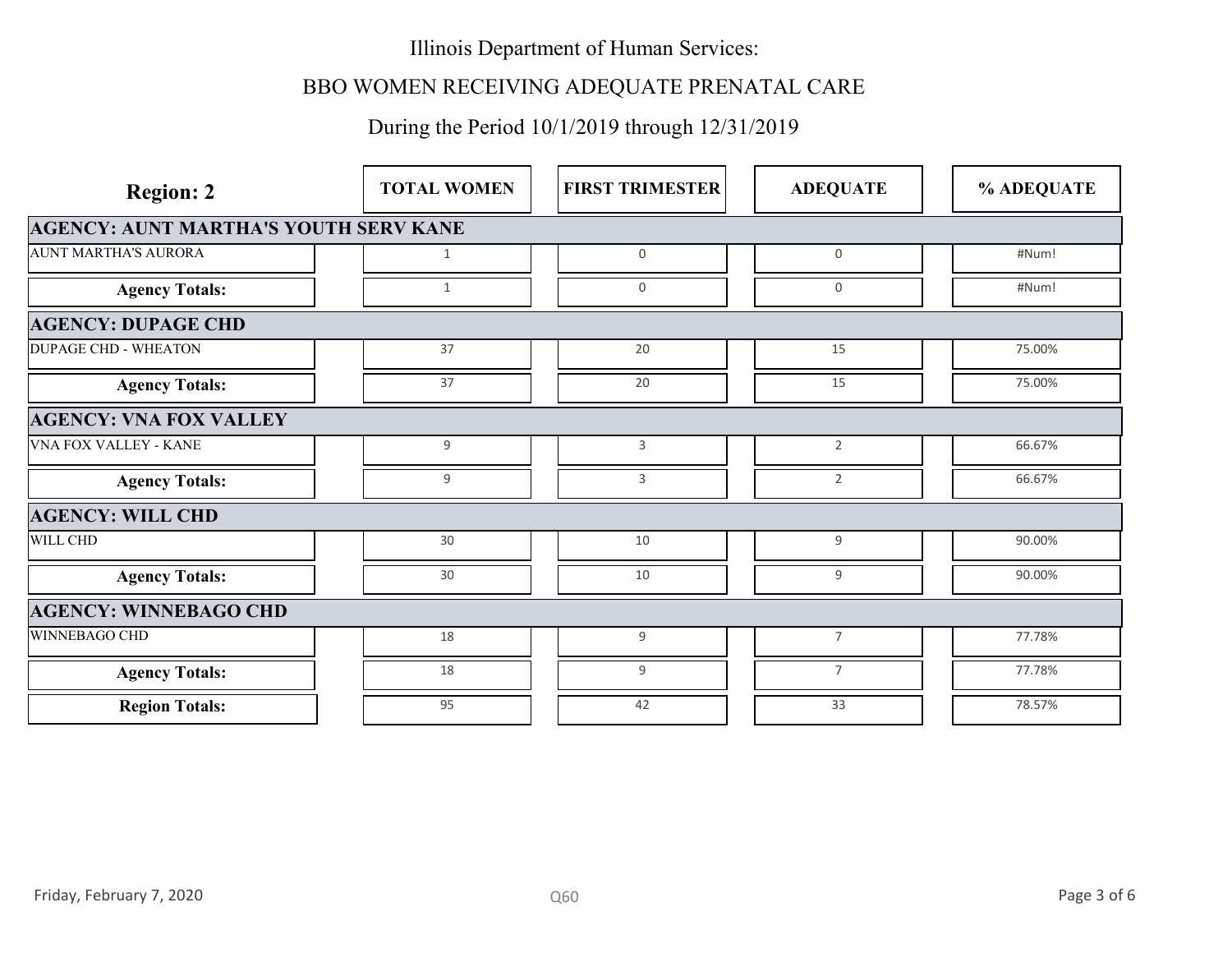# BBO WOMEN RECEIVING ADEQUATE PRENATAL CARE

| <b>Region: 3</b>              | <b>TOTAL WOMEN</b> | <b>FIRST TRIMESTER</b> | <b>ADEQUATE</b> | % ADEQUATE  |  |
|-------------------------------|--------------------|------------------------|-----------------|-------------|--|
| <b>AGENCY: LIVINGSTON CHD</b> |                    |                        |                 |             |  |
| <b>LIVINGSTON CHD</b>         | 12                 | 5                      | $\overline{4}$  | 80.00%      |  |
| <b>Agency Totals:</b>         | 12                 | 5                      | $\overline{4}$  | 80.00%      |  |
| <b>AGENCY: MASON CHD</b>      |                    |                        |                 |             |  |
| <b>MASON CHD</b>              | 20                 | 12                     | 11              | 91.67%      |  |
| <b>Agency Totals:</b>         | 20                 | 12                     | 11              | 91.67%      |  |
| <b>AGENCY: MCLEAN CHD</b>     |                    |                        |                 |             |  |
| <b>MCLEAN CHD</b>             | 34                 | 24                     | 18              | 75.00%      |  |
| <b>Agency Totals:</b>         | 34                 | 24                     | 18              | 75.00%      |  |
| <b>AGENCY: TASC</b>           |                    |                        |                 |             |  |
| <b>TASC</b>                   | 6                  | $\mathbf{1}$           | $\mathbf{1}$    | 100.00%     |  |
| <b>Agency Totals:</b>         | 6                  | 1                      | $\mathbf{1}$    | 100.00%     |  |
| <b>AGENCY: TAZEWELL CHD</b>   |                    |                        |                 |             |  |
| <b>TAZEWELL CHD</b>           | 25                 | 12                     | 11              | 91.67%      |  |
| <b>Agency Totals:</b>         | 25                 | 12                     | 11              | 91.67%      |  |
| <b>Region Totals:</b>         | 97                 | 54                     | 45              | 83.33%      |  |
|                               |                    |                        |                 |             |  |
|                               |                    |                        |                 |             |  |
|                               |                    |                        |                 |             |  |
|                               |                    |                        |                 |             |  |
|                               |                    |                        |                 |             |  |
| Friday, February 7, 2020      |                    | Q60                    |                 | Page 4 of 6 |  |
|                               |                    |                        |                 |             |  |
|                               |                    |                        |                 |             |  |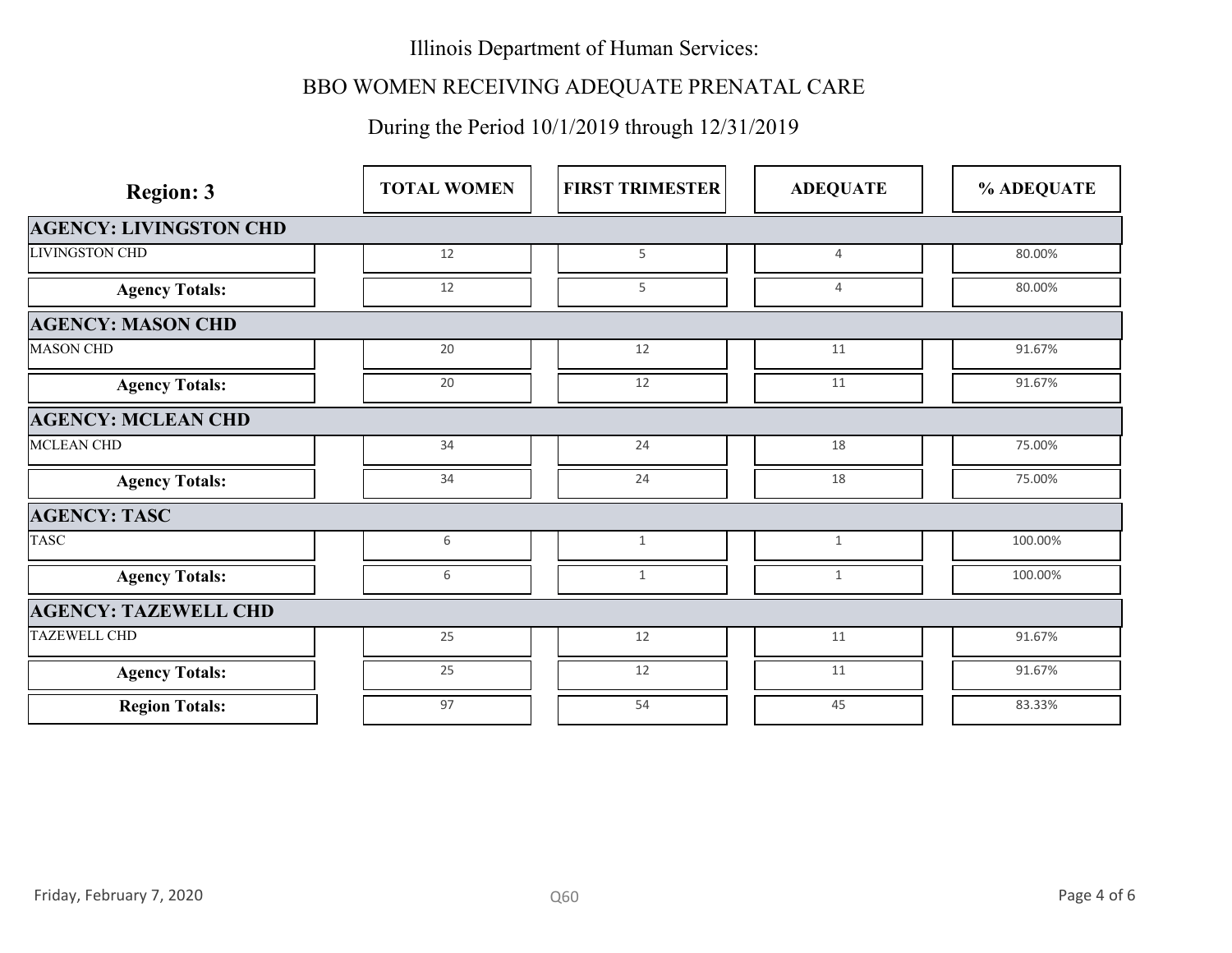# BBO WOMEN RECEIVING ADEQUATE PRENATAL CARE

| <b>Region: 4</b>            | <b>TOTAL WOMEN</b> | <b>FIRST TRIMESTER</b> | <b>ADEQUATE</b>     | % ADEQUATE |
|-----------------------------|--------------------|------------------------|---------------------|------------|
| <b>AGENCY: ADAMS CHD</b>    |                    |                        |                     |            |
| <b>ADAMS CHD</b>            | 23                 | 13                     | 9                   | 69.23%     |
| <b>Agency Totals:</b>       | 23                 | $13\,$                 | 9                   | 69.23%     |
| <b>AGENCY: MACON CHD</b>    |                    |                        |                     |            |
| <b>MACON CHD</b>            | 50                 | 24                     | 21                  | 87.50%     |
| <b>Agency Totals:</b>       | 50                 | 24                     | 21                  | 87.50%     |
| <b>AGENCY: SANGAMON CHD</b> |                    |                        |                     |            |
| SANGAMON CHD                | 9                  | $\mathbf{1}$           | $\mathsf{O}\xspace$ | 0.00%      |
| <b>Agency Totals:</b>       | 9                  | 1                      | 0                   | 0.00%      |
| <b>Region Totals:</b>       | 82                 | 38                     | 30                  | 78.95%     |
|                             |                    |                        |                     |            |
|                             |                    |                        |                     |            |